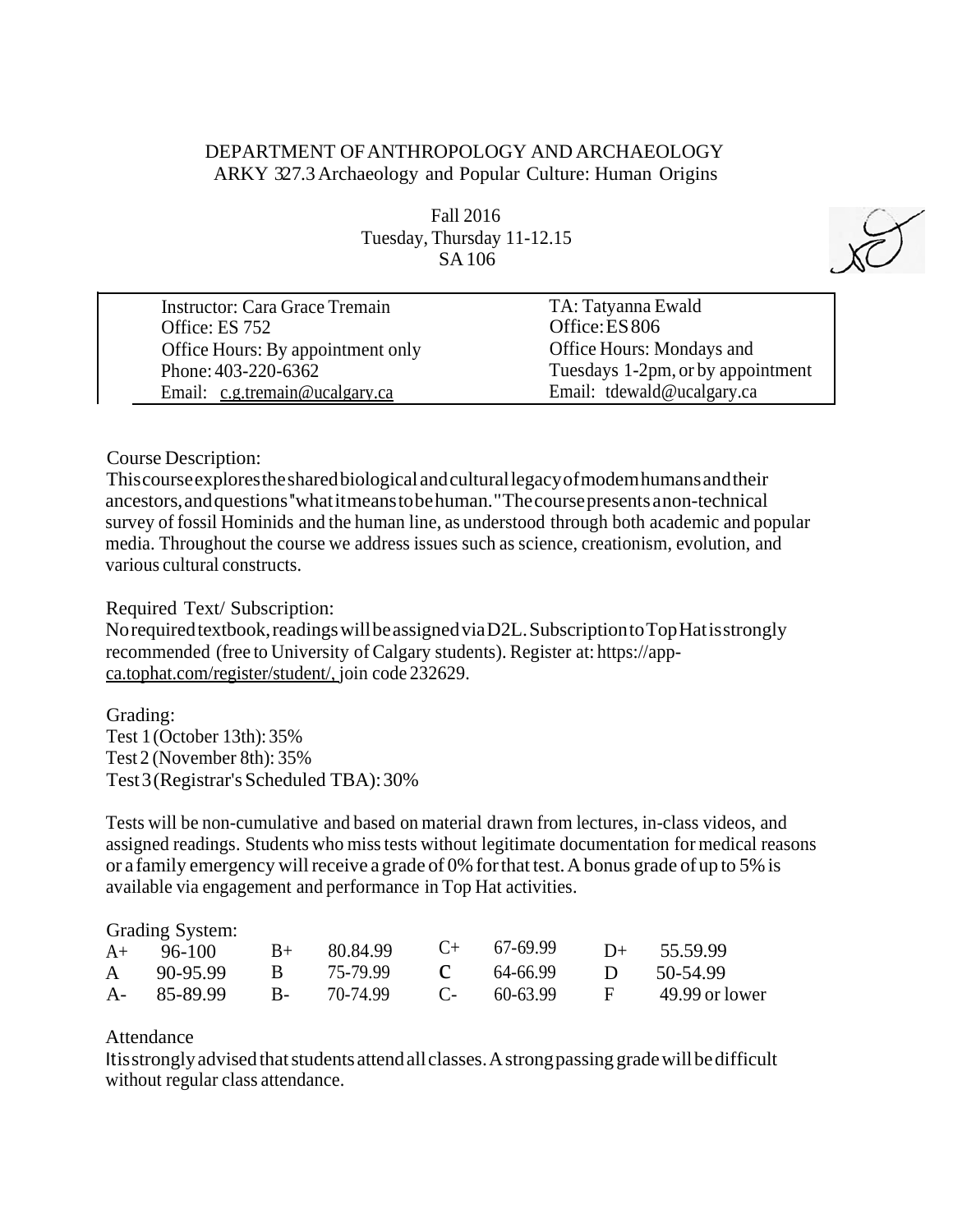## Internet and Electronic Communication Device

Cell phones must be setto silent to avoid disrupting the class. Cell phone conversations and/or personal texting are not permitted in class and students must excuse themselves from the lecture roomtoreceive calls.Laptops andother electronic devices(e.g.tablets) arepermitted inclassfor note-taking and participation in Top Hat activities. If any devices are disturbing the learning experience of other students, the instructor will ask that activity be ceased on those devices.

## Statement of Fair Warning

In this course readings and lectures may contain ideas and information that some students find disturbingorotherwisetroubling.Anystudentnotwishingtoundertakethisworkshouldcontact the instructorimmediately sothat enrollmentinanalternative coursemore inkeepingwiththe student'sinterestscanbefacilitated.

## Writing across the Curriculum

Writing skills are not exclusive to English courses and, in fact, should cross all disciplines. The University supports the belief that throughout their University careers, students should be taught how to write well so that when they graduate their writing abilities will be far above the minimal standards required at entrance. Consistent with this belief, students are expected to do a substantialamountofwritingintheirUniversitycoursesand,whereappropriate,membersof faculty can and should use writing and the grading thereof as a factor in the evaluation of student work. The services provided by the Writing Support, part of the Student Success Centre, can be utilizedbyallundergraduate andgraduate studentswhofeeltheyrequire furtherassistance.

# Academic Accommodations:

The academic accommodations policy can be found at [http://wwwucalgary.ca/access/accommodations/policy.](http://wwwucalgary.ca/access/accommodations/policy)

It is the student's responsibility to request academic accommodations. If you are a student with a documented disability who may require academic accommodations and have not registered with Student Accessibility Services, please contact them at 403-220-6019. Students that have not registered with the SAS are not eligible for formal academic accommodations. More information about the academic accommodations can be found at [http://wwww.ucalgary.ca/access.](http://wwww.ucalgary.ca/access)

# Academic Misconduct

Academic dishonesty is an unacceptable activity at the University of Calgary and students are strongly advised to read the Student Misconduct section of the University Calendar: [http://www.ucalgary.ca/pubs/calendar/current/k.html.](http://www.ucalgary.ca/pubs/calendar/current/k.html)

## Emergency Evacuation Assembly Points

In the event of an emergency that requires evacuation, please refer to the following link to become familiar with the assembly points for the class: [https://www.ucalgary.ca/emergencyplan/home/evacuation-assembly-points/assembly-points.](http://www.ucalgary.ca/emergencyplan/home/evacuation-assembly-points/assembly-points)

## Freedom of Information and Protection of Privacy Act

Thiscourse isconducted inaccordancewiththeFreedomofInformation andProtectionof PrivacyAct(FOIP).Asoneconsequence,studentsshouldidentifythemselvesonallwritten work by using their ID number. Students will be required to provide a piece of picture identification in order to pick up an assignment or look at a final exam. For more information see: [http://www.ucalgary.ca/legalservices/foip.](http://www.ucalgary.ca/legalservices/foip)